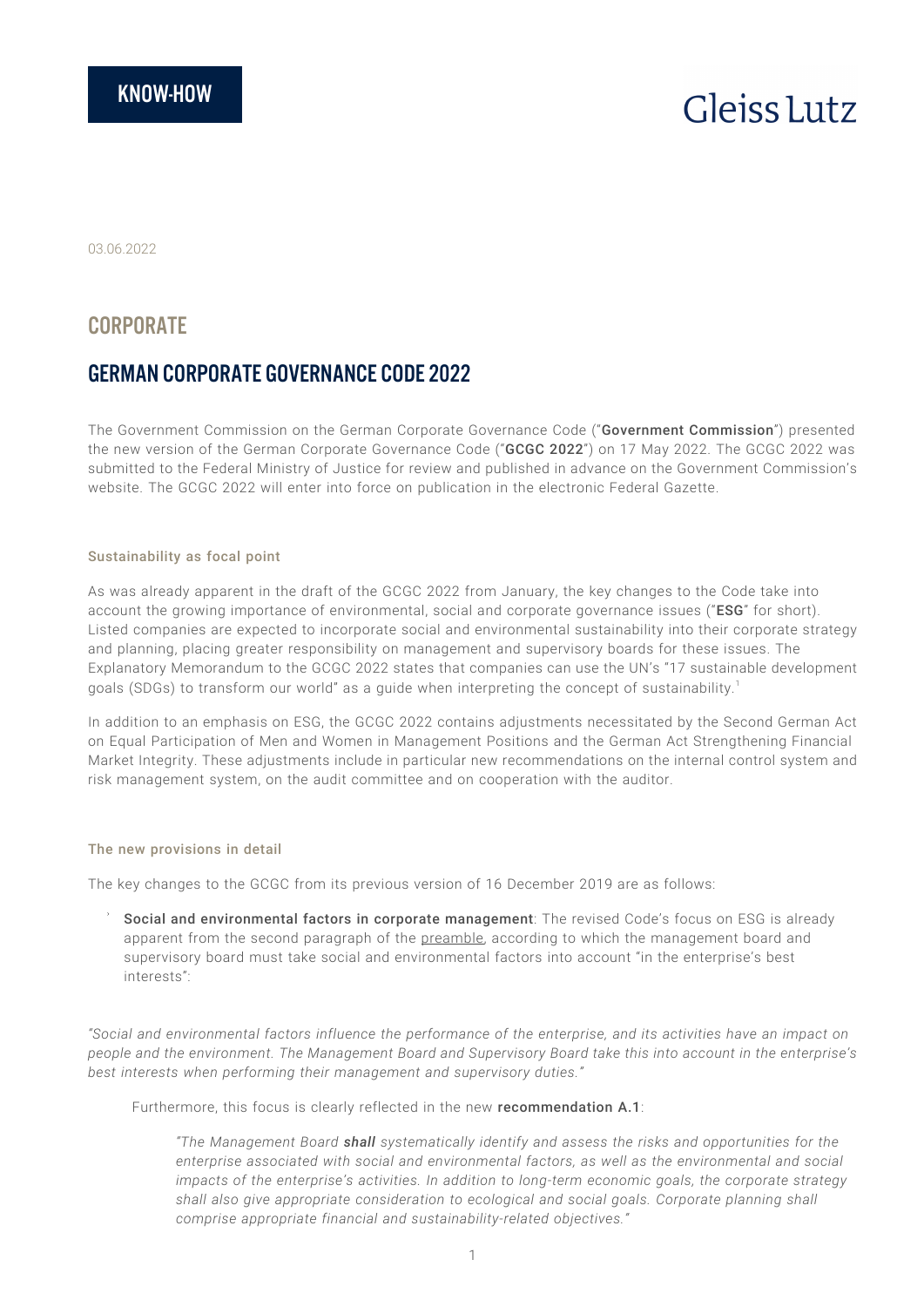- Sustainability as part of supervisory board's monitoring task: The revised Code's focus on ESG is also reflected in recommendations that only concern the supervisory board. The final version of the GCGC 2022 no longer contains the recommendations geared specifically to the supervisory board's monitoring of sustainability issues, as included in the consultation draft (recommendation A.6). By way of a supplement to principle 6, however, the final version does generally state that the supervisory board's monitoring and advisory tasks also cover sustainability issues. The addition made in the consultation draft to recommendation C.1 has been retained. This states that supervisory boards must in future also have expertise on sustainability issues relevant for the enterprise in question.
- Qualification matrix for the supervisory board: A new addition in the final version of the GCGC 2022 is that the implementation status of the specified objectives for the composition of the supervisory board and the competence profile is to be published in a qualification matrix in the corporate governance statement (recommendation C.1, sentence 4).
- Internal control system and risk management system: Principle 4 on the appropriateness and effectiveness of the internal control system and risk management system now includes a sentence about internal monitoring:

*"Internal monitoring is essential to ensure that the internal control system and the risk management system are appropriate and effective."*

It is the Government Commission's view that this internal monitoring falls under the remit of internal auditing (cf. Explanatory Memorandum on A.5). The Explanatory Memorandum points out that voluntary external audits, e.g. according to the IDW PS 980, 981 and 982 audit standards, can be used to corroborate the statements made on the appropriateness and effectiveness of the systems. The management board would thus also enable the audit committee to make the assessment required of it, so that "*external audits would be required from time to time*" (cf. Explanatory Memorandum on A.5).

According to the new recommendation A.3, the internal control system and risk management system must in future also cover sustainability-related objectives:

*"Unless already required by law, the internal control system and risk management system shall also cover sustainability-related objectives. This shall include processes and systems for collecting and processing sustainability-related data."*

The new recommendation A.5 stipulates that the internal control system and risk management system are to be described in the management report:

*"The management report shall describe the main characteristics of the internal control system and risk management system as a whole, and provide comment upon the appropriateness and effectiveness of these systems."*

Compliance management system: The current recommendation A.2 on the compliance management system has been deleted, but - unlike in the consultation draft - has been replaced by additional wording in principle 5:

*"The internal control system and risk management system also comprise a compliance management system aligned to the enterprise's risk situation."*

The deletion was rightly criticised during the consultation process. Given the great legal and practical importance of compliance management systems, this change would have sent the wrong signal.

Minimum gender participation: Principle 9 has been adapted in line with the legal situation that has existed since the introduction of the Second German Act on Equal Participation of Men and Women in Management Positions and now reads:

*"The Supervisory Board ensures that the statutory minimum gender participation on the Management Board is complied with or defines target values for the share of women on the Management Board within the framework of the statutory requirements."*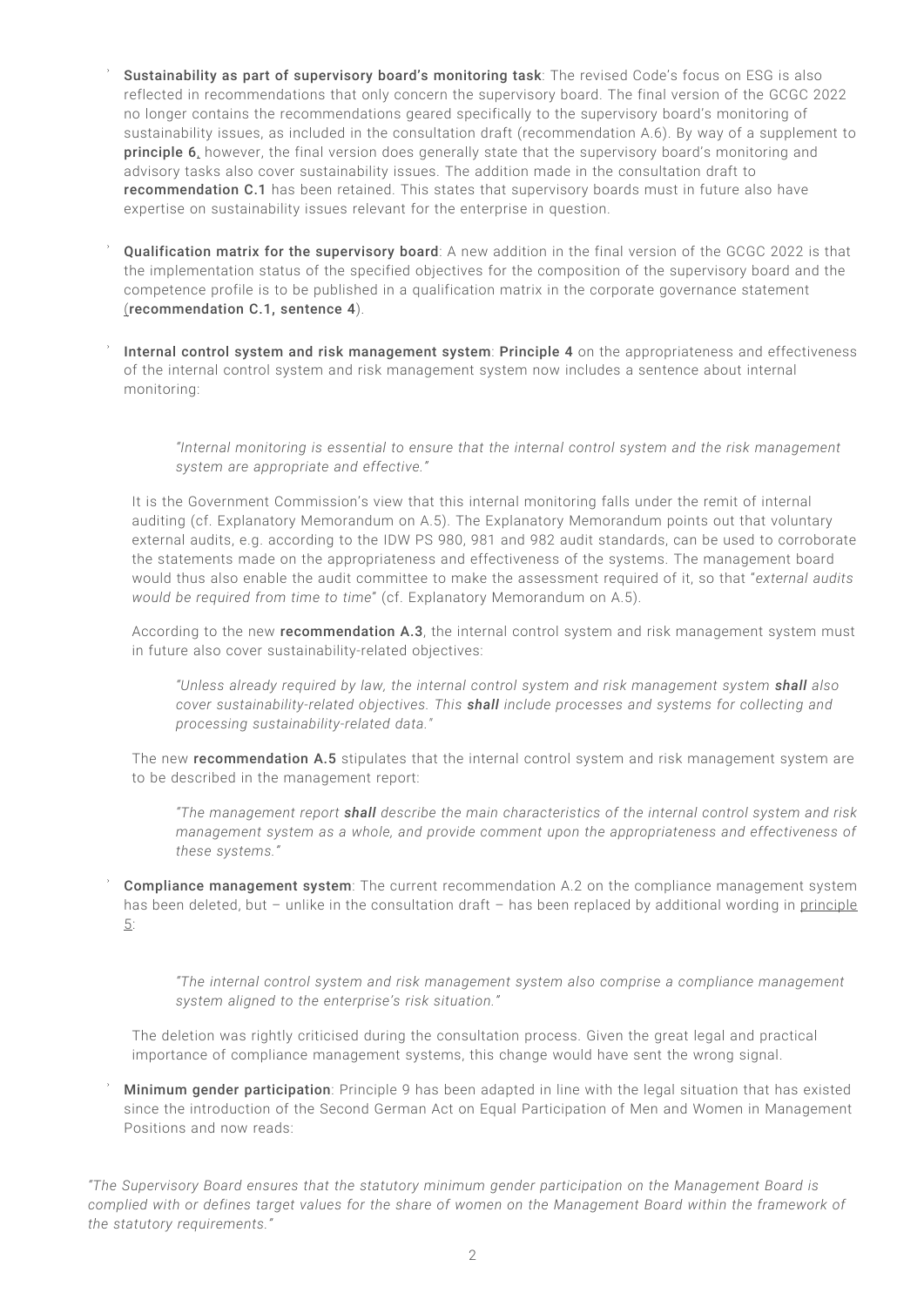#### Establishing an audit committee and cooperating with the external auditors:

The current recommendation D.3 on establishing an audit committee has been deleted. Principle 14 has instead been expanded and now states that an audit committee must be established. This is based on the new section 107(4), sentence 1 German Stock Corporation Act introduced by the German Act Strengthening Financial Market Integrity, according to which the supervisory board of a listed company must establish an audit committee. In addition, the current recommendation D.11, according to which the audit committee is to evaluate the quality of the audit on a regular basis, is to be replaced by a new recommendation D.10:

*"The Audit Committee shall discuss the audit risk assessment, the audit strategy, audit planning and audit results with the external auditors. The Chair of the Audit Committee shall discuss the progress of the audit on a regular basis with the external auditors and report on this to the Committee. The Audit Committee shall consult with the external auditors on a regular basis without the Management Board."*

Unlike the consultation draft, the final version no longer includes the recommendation that the chair of the audit committee is, on a regular basis, (i) to meet with the Chief Financial Officer and (ii) to participate in discussions regarding critical audit matters between the management board and the external auditors and report on these to the committee. In addition, the final version of the GCGC 2022 no longer contains the recommendation that the audit committee is also to arrange for external reviews of the internal audit system. The recommendation in the consultation draft – which was rightly criticised – that the audit committee is also to meet with the external auditors without the management board, was modified in recommendation D.10 of the final version (only) to the extent that "meet" was changed to "consult with". Recommendation D.10 supplements the new section 109(1), sentence 3 German Stock Corporation Act introduced by the German Act Strengthening Financial Market Integrity, according to which the management board will not participate in a meeting of the supervisory board if the external auditors are called in as experts, unless the supervisory board or the committee deems its participation necessary.

#### Qualifications of the financial experts on the audit committee:

The GCGC 2022 also contains a new principle 15 on the qualifications of the members of the audit committee:

*"At least one member of the Audit Committee must have expertise in the field of accounting and at least one other member of the Audit Committee must have expertise in the field of auditing financial statements."*

This reflects the requirement introduced by the German Act Strengthening Financial Market Integrity that at least two of the members of the supervisory board or audit committee must be financial experts (section 100(5), section 107(4), sentence 3 German Stock Corporation Act). Recommendation D.3, which follows principle 15 and is likewise largely new, provides that knowledge relating to sustainability reports and audits of such reports also falls under knowledge of and experience in the application of accounting principles, internal control and risk management systems and auditing financial statements. The chair of the audit committee must also be an expert either in accounting or in auditing financial statements, or both. The corporate governance statement must identify the relevant members of the audit committee and provide details of their expertise. Finally, as provided in the current recommendation D.3, the chair of the supervisory board may not chair the audit committee.

Report on the form of supervisory board meetings: According to the new version of recommendation D.7, the supervisory board report must also state how many meetings of the supervisory board and the committees were held as physical meetings and how many as video conferences or conference calls. This was not part of the consultation draft.

#### Gleiss Lutz comments

Leaving aside the amendments triggered by the Second German Act on Equal Participation of Men and Women in Management Positions and the German Act Strengthening Financial Market Integrity, it is clear that the primary focus of the changes to the GCGC 2022 is sustainability. During the consultation process, there was some